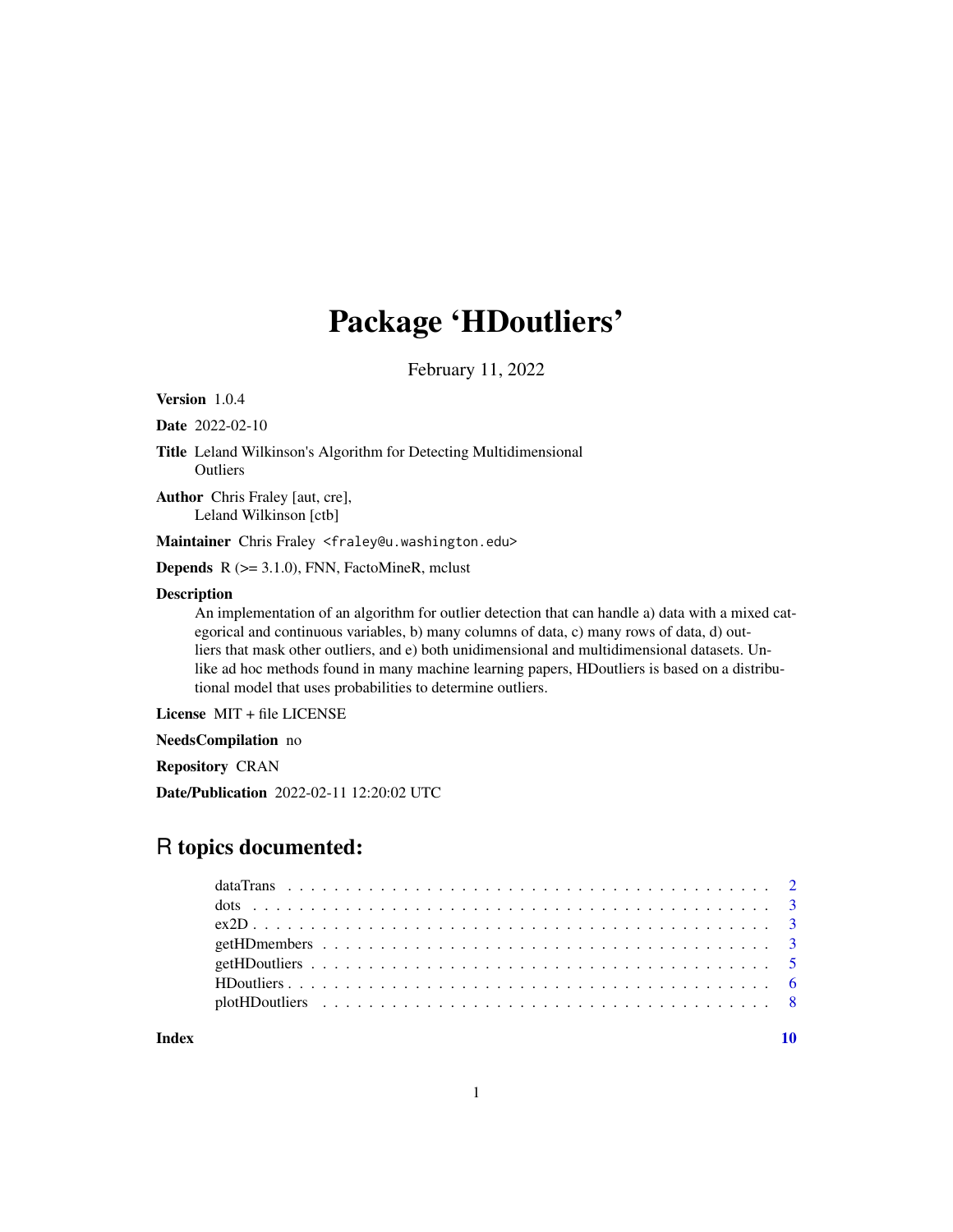<span id="page-1-1"></span><span id="page-1-0"></span>

#### Description

Transforms the data according to the specifications in Wilkinson's *hdoutliers* algorithm.

#### Usage

```
dataTrans(data)
```
#### Arguments

data A vector, matrix, or data frame consisting of numeric and/or categorical variables.

#### Details

Replaces each categorical variables with a numeric variable corresponding to its first component in multiple correspondence analysis, then maps the data to the unit square. There is no porvision for handling missing data. Functions HDoutliers and getHDoutliers apply this transformation to their input data.

# Value

The transformed data, according to Wilkinson's specifications for the *hdoutliers* algorithm.

#### References

Wilkinson, L. (2016). Visualizing Outliers.

#### See Also

[HDoutliers](#page-5-1), [getHDoutliers](#page-4-1)

#### Examples

```
require(FactoMineR)
data(tea)
head(tea)
dataTrans(tea[,-1])
```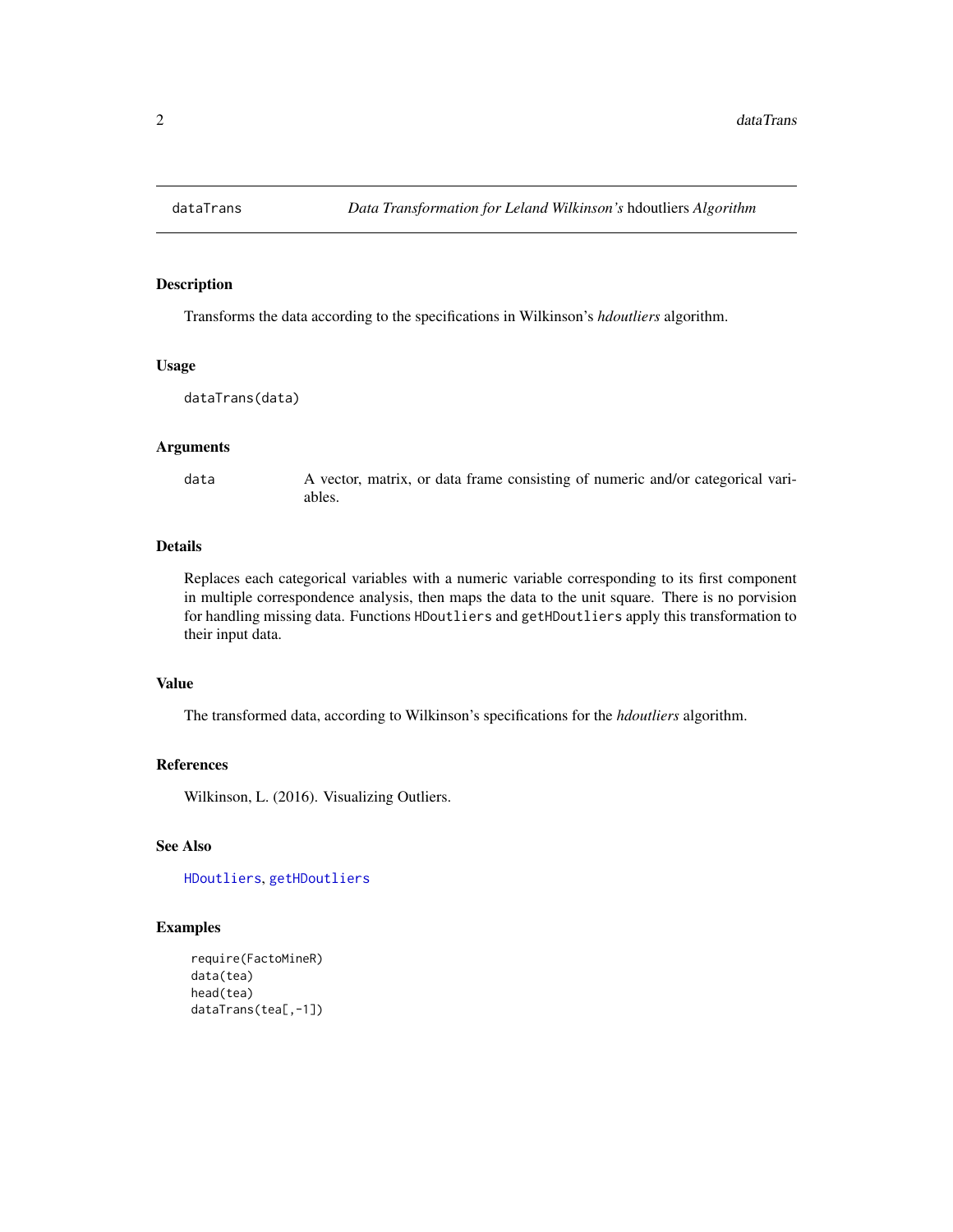<span id="page-2-0"></span>

#### Description

A matrix whose columns are the Z and W dots datasets from Wilkinson (2016).

# Usage

data(dots)

# References

L. Wilkinson. 2016. Vizualizing Outliers. <https://www.cs.uic.edu/~wilkinson/Publications/outliers.pdf>.

ex2D *Two dimensional dataset — outlier detection example*

# Description

A dataset with 510 rows and 2 columns comprised of 500 normally-distributed samples and 10 uniformly distributed outliers.

#### Usage

data(ex2D)

<span id="page-2-1"></span>getHDmembers *Partitioning Stage of the* hdoutliers *Algorithm*

# Description

Implements the first stage of the *hdoutliers* Algorithm, in which the data is partitioned according to *exemplars* and their associated lists of *members*.

#### Usage

```
getHDmembers(data, maxrows = 10000, radius = NULL)
```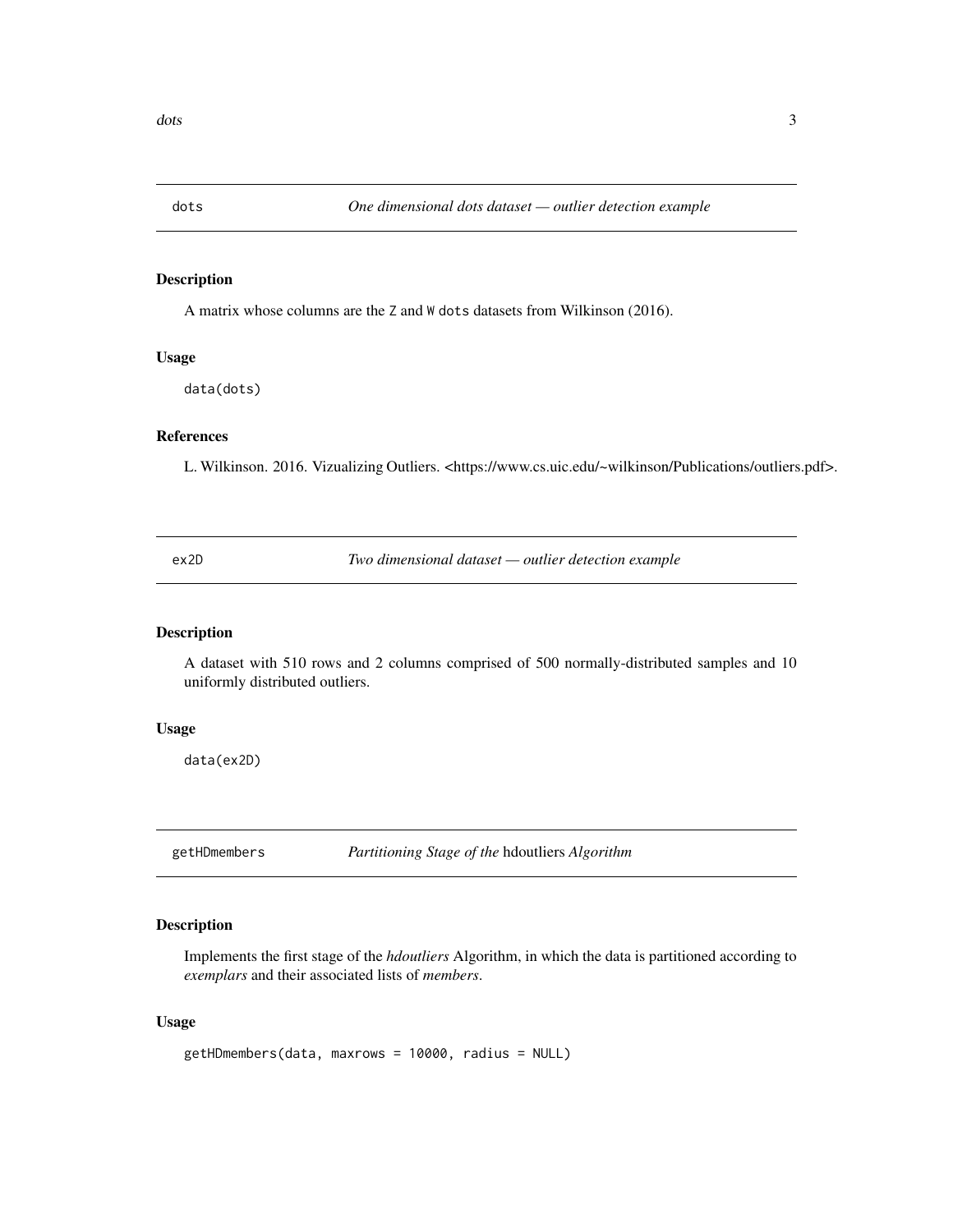#### <span id="page-3-0"></span>Arguments

| data    | A vector, matrix, or data frame consisting of numeric and/or categorical vari-<br>ables.                                                                                                                                                                                                                                                                                                    |
|---------|---------------------------------------------------------------------------------------------------------------------------------------------------------------------------------------------------------------------------------------------------------------------------------------------------------------------------------------------------------------------------------------------|
| maxrows | If the number of observations is greater than maxrows, HD outliers reduces the<br>number used in nearest-neighbor computations to a set of exemplars. The default<br>value is $10000$ .                                                                                                                                                                                                     |
| radius  | Threshold for determining membership in the <i>exemplars</i> 's lists (used only when<br>the number of observations is greater than maxrows). An observation is added<br>to an exemplars' list if its distance to that exemplar is less than radius. The<br>default value is $.1/(log n)(1/p)$ , where <i>n</i> is the number of observations and <i>p</i> is<br>the dimension of the data. |

#### Details

If the number of observations exceeds maxrows, the data is partitioned into lists corresponding to *exemplars* and their *members* within radius of each *exemplar*, to reduce the number of nearestneighbor computations required for outlier detection.

When there are fewer observations, the result is a list whose elements are the individual observations (each observation is an exemplar, with no other members).

#### Value

A list in which each component is a vector of observation indexes. The first index in each list is the index of the *exemplar* defining that list, and any remaining indexes are the associated *members*, within radius of the *exemplar*.

#### References

Wilkinson, L. (2016). Visualizing Outliers. <https://www.cs.uic.edu/~wilkinson/Publications/outliers.pdf>.

# See Also

[HDoutliers](#page-5-1), [getHDoutliers](#page-4-1)

#### Examples

```
data(dots)
mem.W <- getHDmembers(dots$W)
out.W <- getHDoutliers(dots$W,mem.W)
```
data(ex2D) mem.ex2D <- getHDmembers(ex2D) out.ex2D <- getHDoutliers(ex2D,mem.ex2D) ## Not run: n <- 100000 # number of observations

```
set.seed(3)
x \leftarrow \text{matrix}(rnorm(2*n), n, 2)nout <- 10 # number of outliers
```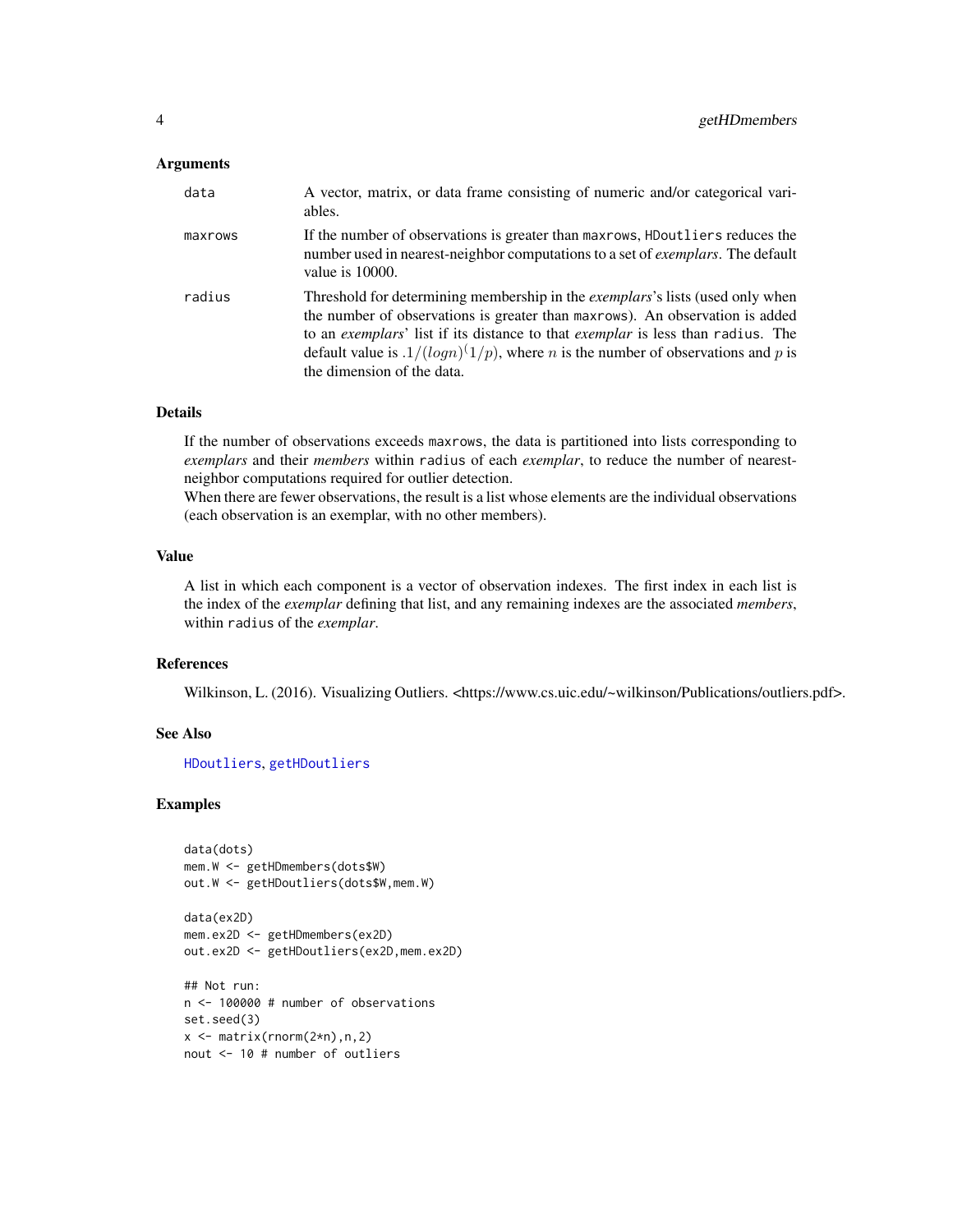# <span id="page-4-0"></span>getHDoutliers 5

```
x[sample(1:n,size=nout),] <- 10*runif(2*nout,min=-1,max=1)
mem.x <- getHDmembers(x)
out.x <- getHDoutliers(x,mem.x)
## End(Not run)
```
<span id="page-4-1"></span>getHDoutliers *Outlier Detection Stage of Wilkinson's* hdoutliers *Algorithm*

#### Description

Detects outliers based on a probability model.

#### Usage

```
getHDoutliers(data, memberLists, alpha = 0.05, transform = TRUE)
```
#### Arguments

| data        | A vector, matrix, or data frame consisting of numeric and/or categorical vari-<br>ables.                                                                                                                                                                                                                                               |
|-------------|----------------------------------------------------------------------------------------------------------------------------------------------------------------------------------------------------------------------------------------------------------------------------------------------------------------------------------------|
| memberLists | A list following the structure of the output to get HDmembers, in which each<br>component is a vector of observation indexes. The first index in each list is the<br>index of the <i>exemplar</i> representing that list, and any remaining indexes are the<br>associated <i>members</i> , considered 'close to' the <i>exemplar</i> . |
| alpha       | Threshold for determining the cutoff for outliers. Observations are considered<br>outliers outliers if they fall in the $(1 - alpha)$ tail of the distribution of the<br>nearest-neighbor distances between <i>exemplars</i> .                                                                                                         |
| transform   | A logical variable indicating whether or not the data needs to be transformed<br>to conform to Wilkinson's specifications before outlier detection. The default<br>is to transform the data using function dataTrans. In Wilksinson's algorithm,<br>memberLists would have been created with transformed data.                         |

#### Details

An exponential distribution is fitted to the upper tail of the nearest-neighbor distances between *exemplars* (the observations considered representatives of each component of memberLists). Observations are considered outliers if they fall in the  $(1 - alpha)$  tail of the fitted CDF.

#### Value

The indexes of the observations determined to be outliers.

### References

Wilkinson, L. (2016). Visualizing Outliers. <https://www.cs.uic.edu/~wilkinson/Publications/outliers.pdf>.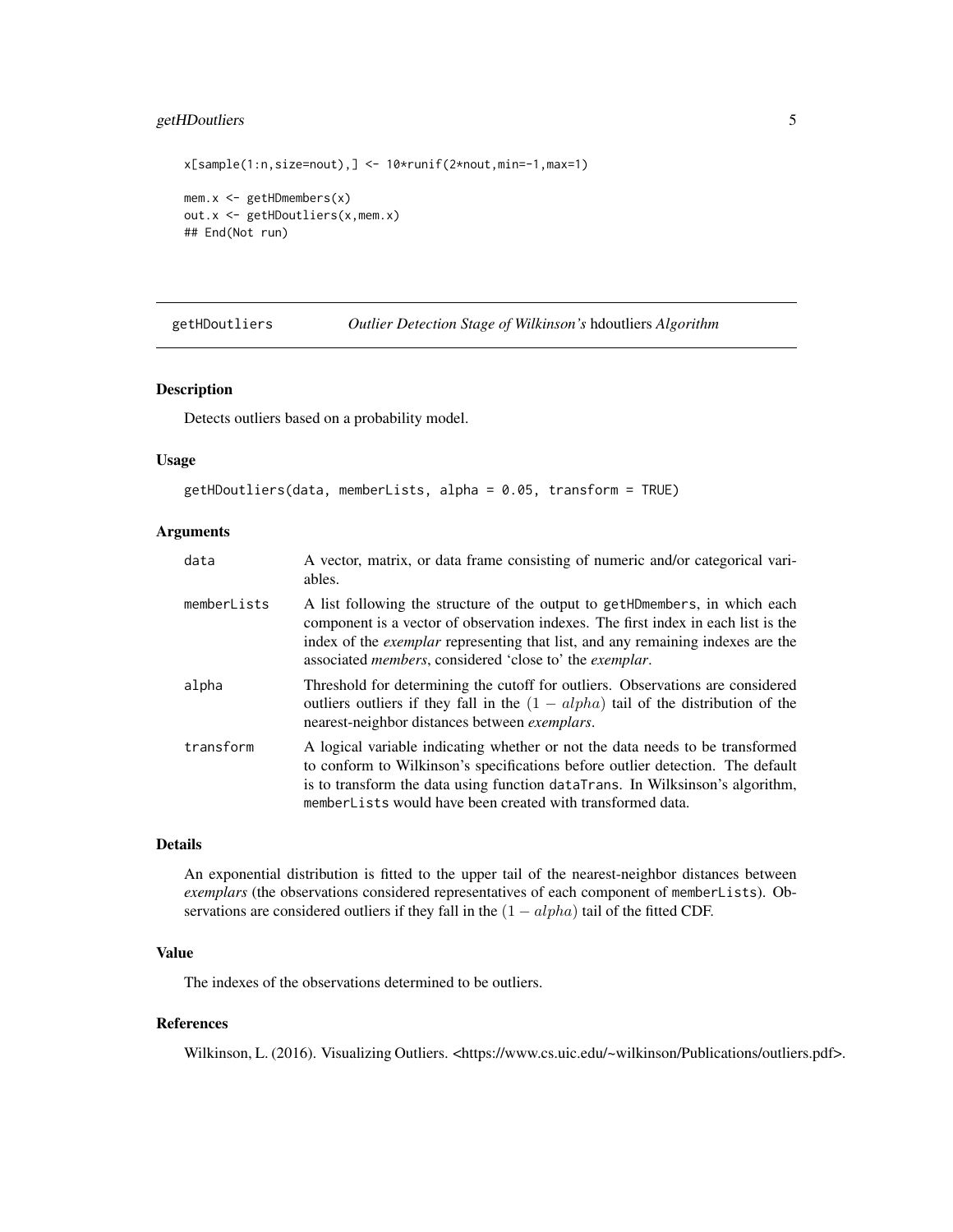#### <span id="page-5-0"></span>Note

A call to getHDoutliers in which membersLists result from a call to getHDmembers is equivalent to calling HDoutliers.

#### See Also

[HDoutliers](#page-5-1), [getHDmembers](#page-2-1), [dataTrans](#page-1-1)

# Examples

```
data(dots)
mem.W <- getHDmembers(dots$W)
out.W <- getHDoutliers(dots$W,mem.W)
## Not run:
plotHDoutliers( dots.W, out.W)
## End(Not run)
data(ex2D)
mem.ex2D <- getHDmembers(ex2D)
out.ex2D <- getHDoutliers( ex2D, mem.ex2D)
## Not run:
plotHDoutliers( ex2D, out.ex2D)
## End(Not run)
## Not run:
n <- 100000 # number of observations
set.seed(3)
x \le - matrix(rnorm(2*n),n,2)
nout <- 10 # number of outliers
x[sample(1:n,size=nout),] <- 10*runif(2*nout,min=-1,max=1)
mem.x \leq - getHDmembers(x)
out.x <- getHDoutliers(x)
## End(Not run)
```

```
HDoutliers Leland Wilkinson's hdoutliers Algorithm for Outlier Detection
```
### Description

Detects outliers based on a probability model.

#### Usage

```
HDoutliers(data, maxrows=10000, radius=NULL, alpha=0.05, transform=TRUE)
```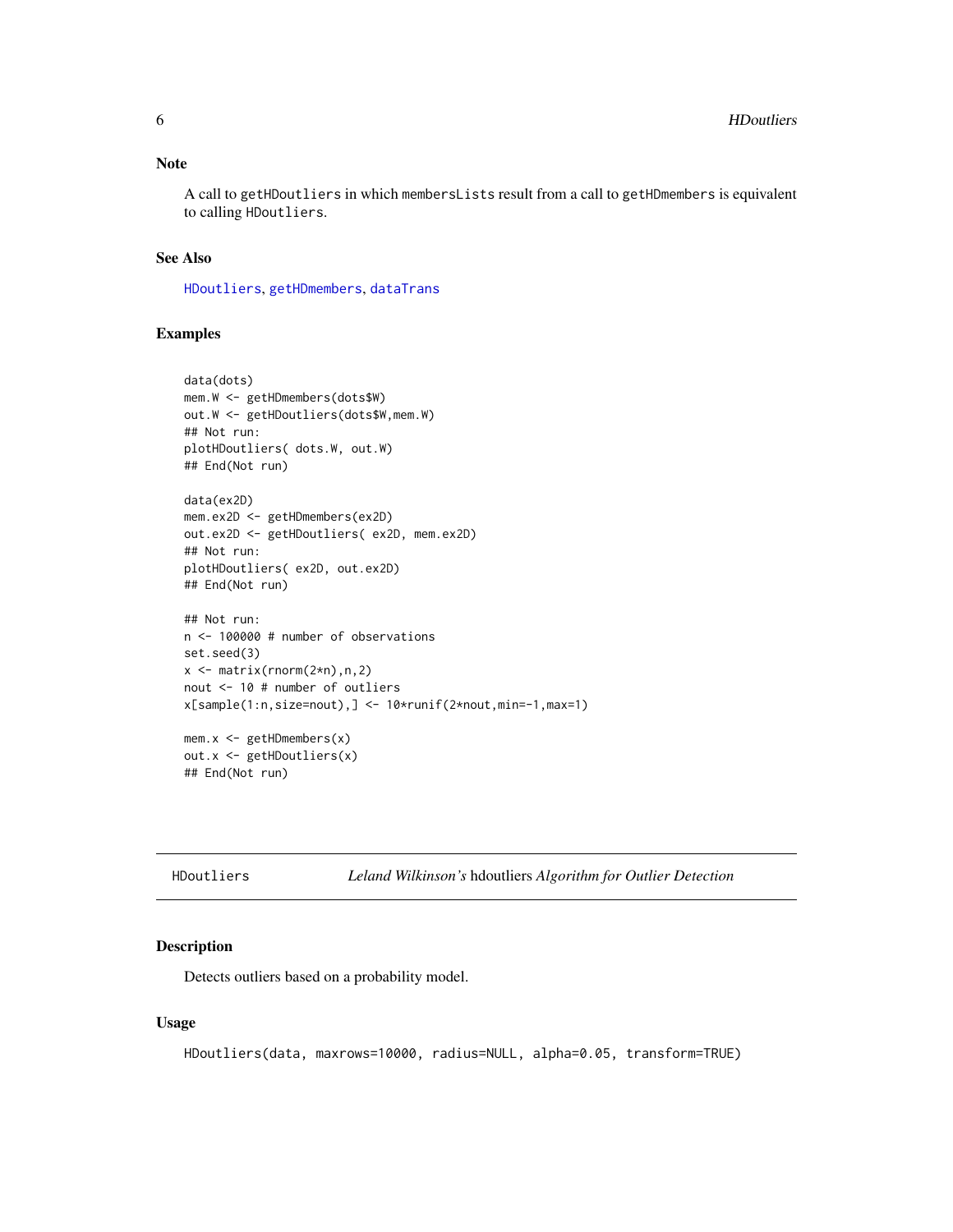#### <span id="page-6-0"></span>HDoutliers 7

#### Arguments

| data      | A vector, matrix, or data frame consisting of numeric and/or categorical vari-<br>ables.                                                                                                                                                                                                                                                                                                                |
|-----------|---------------------------------------------------------------------------------------------------------------------------------------------------------------------------------------------------------------------------------------------------------------------------------------------------------------------------------------------------------------------------------------------------------|
| maxrows   | If the number of observations is greater than maxrows, HDoutliers reduces the<br>number used in nearest-neighbor computations to a set of <i>exemplars</i> . The default<br>value is $10000$ .                                                                                                                                                                                                          |
| radius    | Threshold for determining membership in the exemplars's lists (used only when<br>the number of observations is greater than <i>maxrows</i> ). An observation is added<br>to an exemplars' lists if its distance to that exemplar is less than radius. The<br>default value is $\frac{1}{(\log n)^{(1/p)}}$ , where <i>n</i> is the number of observations and <i>p</i> is<br>the dimension of the data. |
| alpha     | Threshold for determining the cutoff for outliers. Observations are considered<br>outliers outliers if they fall in the $(1 - alpha)$ tail of the distribution of the<br>nearest-neighbor distances between <i>exemplars</i> .                                                                                                                                                                          |
| transform | A logical variable indicating whether or not the data needs to be transformed to<br>conform to Wilkinson's specifications before outlier detection. The default is to<br>transform the data using function dataTrans.                                                                                                                                                                                   |

# Details

Wilkinson replaces categorical variables with the leading component from correspondence analysis, and maps the data to the unit square. This is done as a preprocessing step if transform = TRUE (the default).

If the number of observations exceeds maxrows, the data is first partitioned into lists associated with *exemplars* and their *members* within radius of each *exemplar*, to reduce the number of nearestneighbor computations required for outlier detection.

An exponential distribution is then fitted to the upper tail of the nearest-neighbor distances between *exemplars*. Observations are considered outliers if they fall in the  $(1 - alpha)$  tail of the fitted CDF.

# Value

The indexes of the observations determined to be outliers.

#### References

Wilkinson, L. (2016). Visualizing Outliers.

#### See Also

[getHDmembers](#page-2-1), [getHDoutliers](#page-4-1), [dataTrans](#page-1-1)

# Examples

```
data(dots)
out.W <- HDoutliers(dots$W)
## Not run:
plotHDoutliers(dots$W,out.W)
```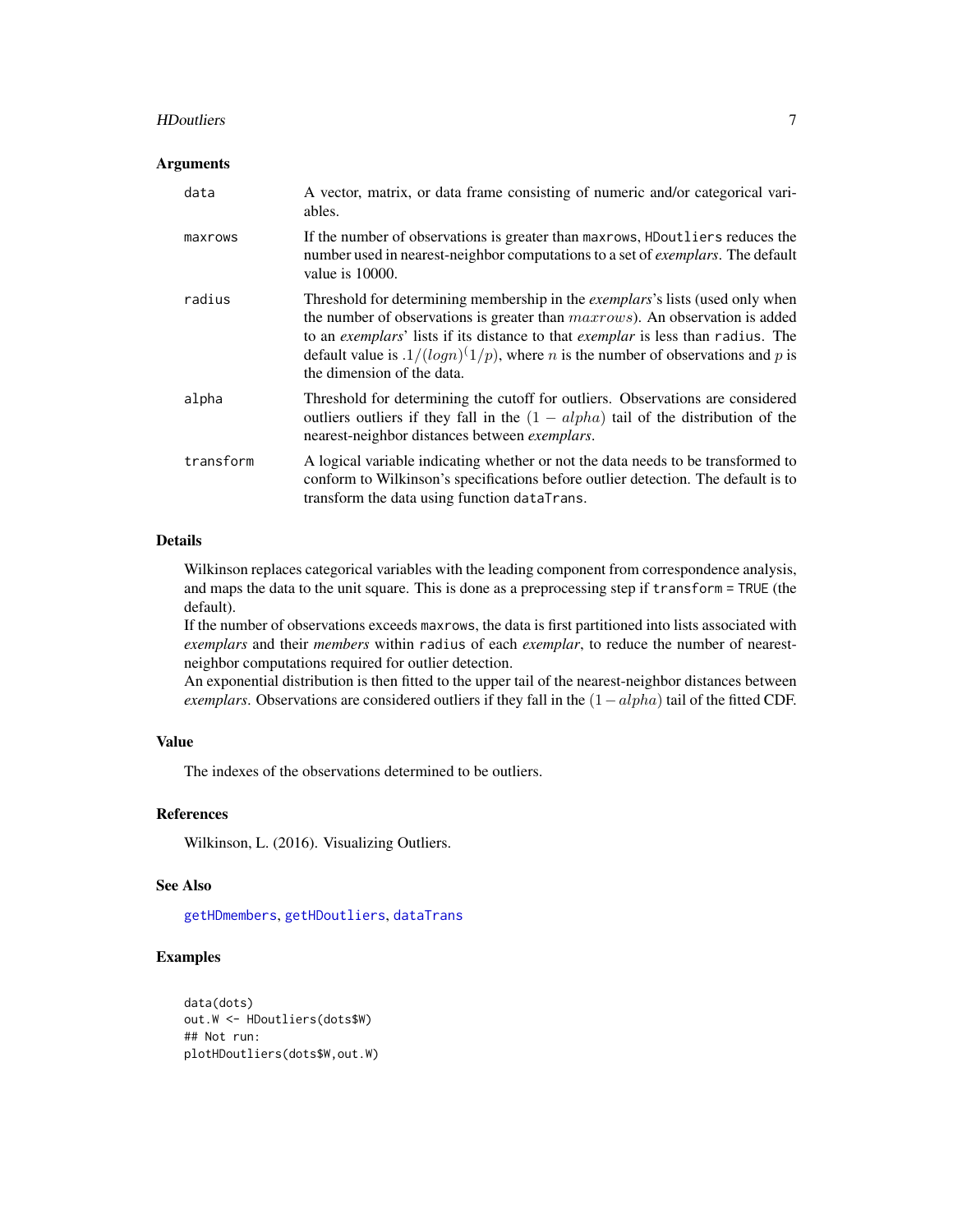```
## End(Not run)
data(ex2D)
out.ex2D <- HDoutliers(ex2D)
## Not run:
plotHDoutliers(ex2D,out.ex2D)
## End(Not run)
## Not run:
n <- 100000 # number of observations
set.seed(3)
x \leftarrow \text{matrix}(rnorm(2*n), n, 2)nout <- 10 # number of outliers
x[sample(1:n,size=nout),] <- 10*runif(2*nout,min=-1,max=1)
out.x <- HDoutliers(x)
## End(Not run)
```
plotHDoutliers *Display Outlier Detection Results*

# Description

Plotting function showing observations determined to be outliers.

#### Usage

```
plotHDoutliers(data, indexes = NULL, transform = TRUE, ...)
```
#### Arguments

| data      | A vector, matrix, or data frame consisting of numeric and/or categorical vari-<br>ables.                                                                                                                                                                                                                   |
|-----------|------------------------------------------------------------------------------------------------------------------------------------------------------------------------------------------------------------------------------------------------------------------------------------------------------------|
| indexes   | The (row) indexes of the outliers in data.                                                                                                                                                                                                                                                                 |
| transform | A logical variable indicating whether or not the data needs to be transformed<br>to conform to Wilkinson's specifications before outlier detection. The default<br>is to transform the data using function dataTrans. In Wilksinson's algorithm,<br>indexes would have been derived from transformed data. |
|           | Additional plotting arguments.                                                                                                                                                                                                                                                                             |

#### Details

Produces a plot of the data (transformed according to the Wilkinson's specifications) showing the outliers. If the data has more than two dimensions, it is plotted onto the principal components of the data that remains after removing outliers.

#### Value

The indexes of the observations determined to be outliers.

<span id="page-7-0"></span>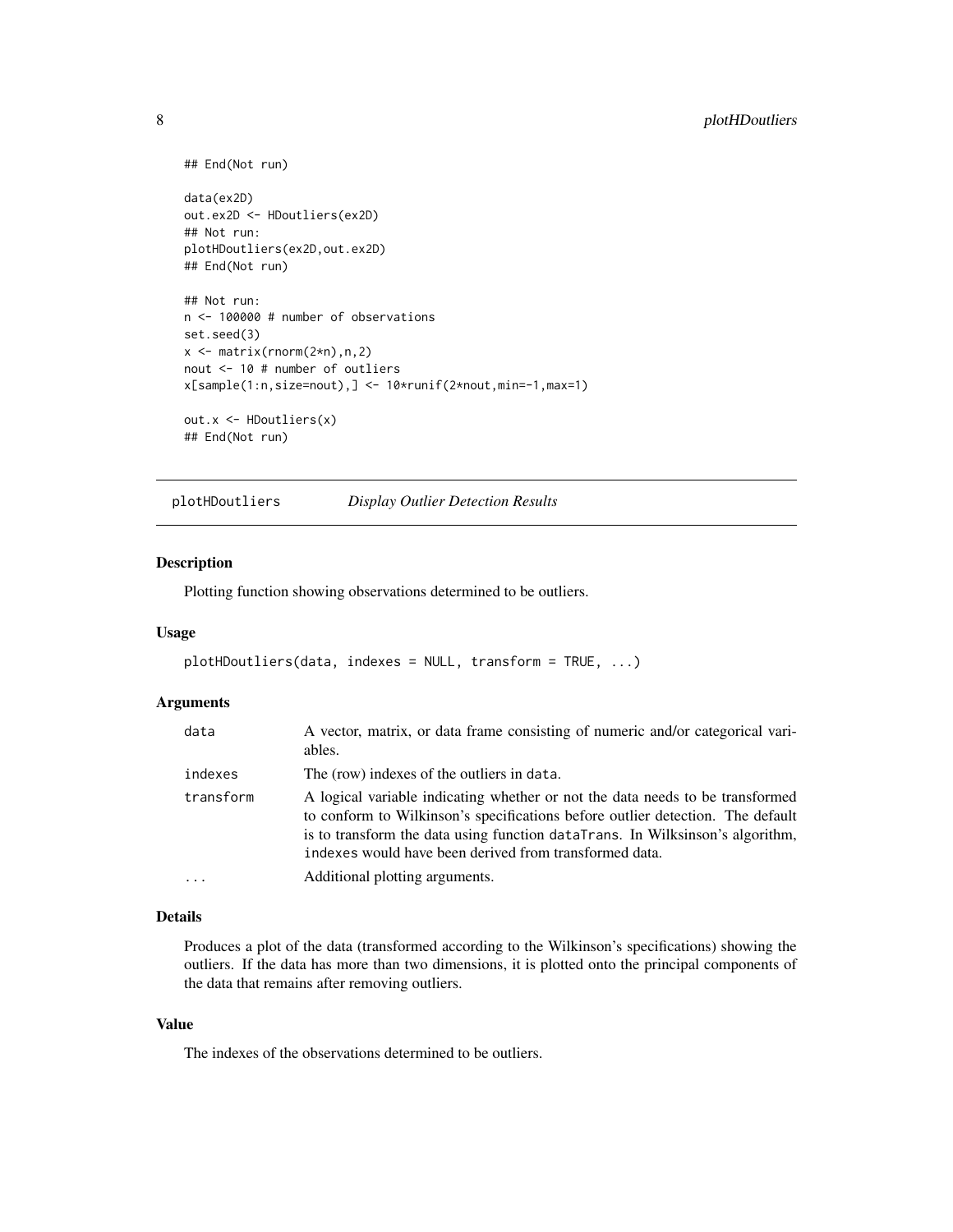# <span id="page-8-0"></span>plotHDoutliers 9

# References

Wilkinson, L. (2016). Visualizing Outliers.

# See Also

[HDoutliers](#page-5-1), [dataTrans](#page-1-1)

# Examples

```
data(dots)
out.W <- HDoutliers(dots$W)
## Not run:
plotHDoutliers(dots$W,out.W)
## End(Not run)
```

```
data(ex2D)
out.ex2D <- HDoutliers(ex2D)
## Not run:
plotHDoutliers(ex2D,out.ex2D)
## End(Not run)
```